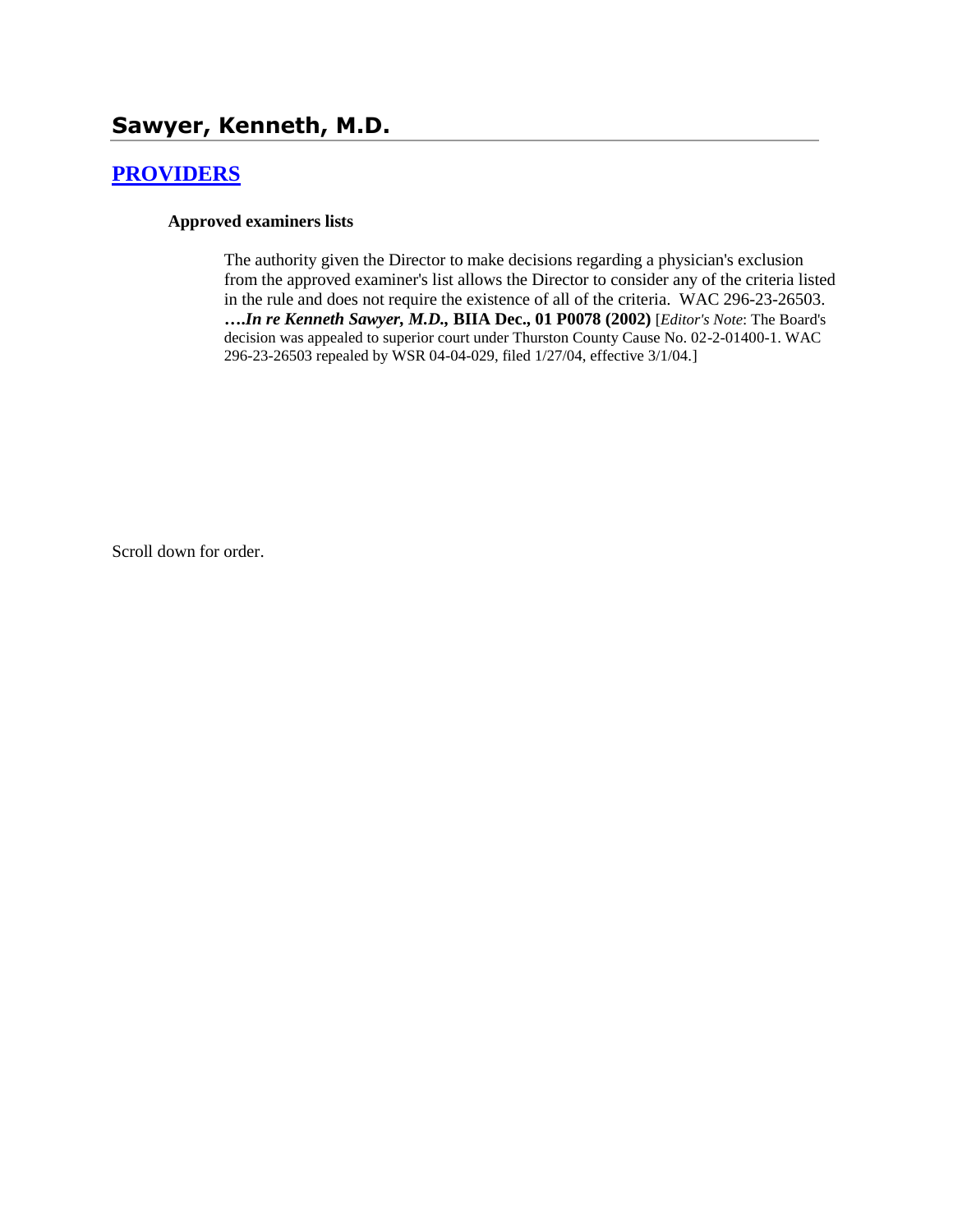# **BEFORE THE BOARD OF INDUSTRIAL INSURANCE APPEALS STATE OF WASHINGTON**

**)**

1 **IN RE: KENNETH D. SAWYER, M.D. ) DOCKET NO. 01 P0078**

**PROVIDER NO. 46570 ) DECISION AND ORDER** 

APPEARANCES:

Provider, Kenneth D. Sawyer, M.D., by Karr Tuttle Campbell, per William H. Beaver and Michaelanne Ehrenberg

Department of Labor and Industries, by The Office of the Attorney General, per AnnaLisa Gellermann, Assistant

This is an appeal filed on May 14, 2001, by Kenneth D. Sawyer, M.D., the provider, from the Department's May 4, 2001 order that revoked authorization for Dr. Sawyer to participate as an approved examiner and to be paid for independent medical examinations provided to injured workers. **AFFIRMED**.

# **PROCEDURAL AND EVIDENTIARY MATTERS**

Pursuant to RCW 51.52.104 and RCW 51.52.106, this matter is before the Board for review and decision on a timely Petition for Review filed by the provider, Kenneth D. Sawyer, M.D., to a Proposed Decision and Order issued on April 18, 2002, which affirmed the May 4, 2001 order.

The Board has reviewed the evidentiary rulings in the record of proceedings. Our industrial appeals judge erred in making the following rulings. During the testimony of Dr. Sawyer on February 25, 2002, the objection on page 29, line 15, is overruled, and the question and answer from page 29, line 7, through page 30, line 31, is removed from colloquy. Our judge also erred in denying Dr. Sawyer an opportunity to answer a question in colloquy regarding the impact of the Department's decision to remove him from the approved examiner list on his ability to earn a living. 2/25/02 Tr. at page 72, line 17. While we believe this testimony should have been properly excluded, because it is irrelevant and overly prejudicial, Dr. Sawyer should have had an opportunity to preserve his record by answering this question in colloquy.

In the deposition of Charles Brooks, M.D., all objections are overruled and motions to strike are denied. Dr. Brooks' opinions about the relevance of certification by a medical board to the quality of an Independent Medical Examination (IME) and about the quality of Dr. Sawyer's IMEs are relevant and admissible.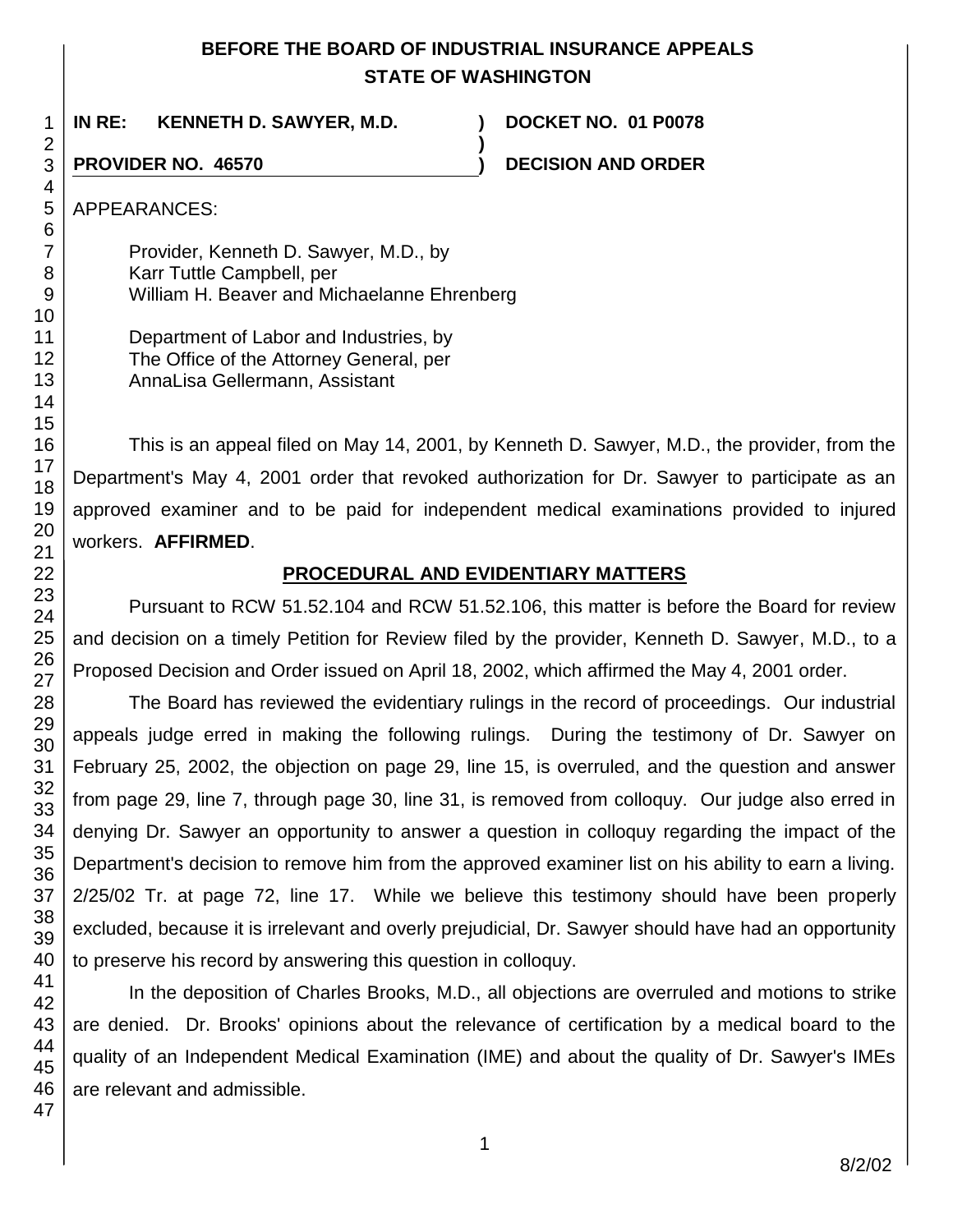In the testimony of Renee Wiest, the objections on page 77, line 35, page 80, line 43, and page 81, line 3, are overruled and the answers are removed from colloquy. Ms. Wiest's testimony about the lack of complaints regarding Dr. Sawyer's IMEs and Medical Consultants Northwest's desire to continue scheduling Dr. Sawyer for IMEs is relevant and admissible.

During the testimony of Carol Britton, the objection on page 119, line 51, is overruled. Testimony about the basis for the Department's policy regarding its criteria for allowing physicians to be on its approved examiner list is relevant and admissible. Our judge also erred in denying Dr. Sawyer's counsel the opportunity to inquire further about the Department's board certification qualifications. 2/25/02 Tr. at page 127, line 23.

As stated above, our industrial appeals judge denied Dr. Sawyer the opportunity to place certain information on the record. We are not remanding this appeal to complete the record for the following reasons. First of all, Dr. Sawyer did not request a remand in the Petition for Review. Most importantly, we do not believe our judge's rulings were prejudicial. Dr. Sawyer sought to introduce evidence to bolster his qualifications and to undercut the basis for the Department's policy regarding approved examiner qualifications. However, for the reasons stated below, we believe the Department's policy, which denies physicians who are neither certified by a medical board in their area of practice nor engaged in actively treating patients from being approved examiners, is lawful. The information excluded from the record would not alter our decision and should not affect the outcome of this case. Accordingly, these errors need not be corrected by remanding this matter to the trial judge to complete the record.

With these exceptions, the Board finds our industrial appeals judge committed no other prejudicial evidentiary errors. All other rulings are, therefore, affirmed.

### **DECISION**

Our industrial appeals judge affirmed the Department's May 4, 2001 order that revoked Dr. Sawyer's authorization to be an approved examiner, authorized to perform IMEs. Dr. Sawyer argues the Department's policy decision to require physicians who are approved examiners to be either board certified in their practice specialty or to be engaged in direct patient care is unlawful. He maintains this policy should have been promulgated as a rule prior to its implementation. Furthermore, he maintains this policy is inconsistent with the current rule, WAC 296-23-26503, which he believes requires consideration of nine factors in determining the qualifications of approved examiners. Dr. Sawyer also asserts his certification as an independent examiner is sufficient to meet the Department's criteria, because the term "Board certification" is not defined in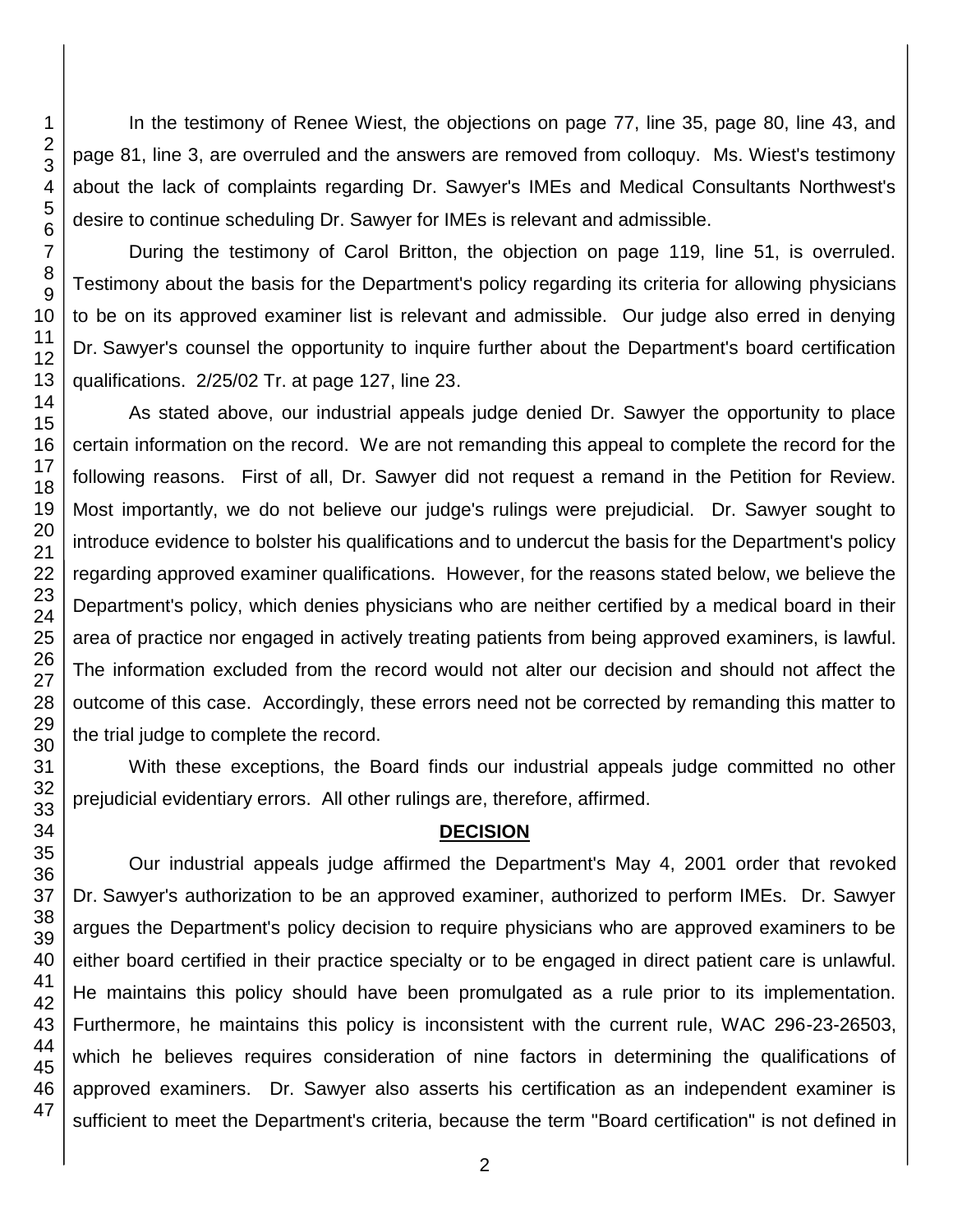the rule. He argues he should be authorized to be an examiner, because he is certified by two medical boards. Finally, Dr. Sawyer argues our industrial appeals judge reached her decision based on an overly narrow analysis of whether he is qualified to be an approved examiner under the Department's current policy. Instead, he maintains we should decide whether the Department policy is correct under governing law.

The issue in this appeal is not just whether Dr. Sawyer is qualified to perform IMEs under Department **policy**. In our appeals, this Board reviews Department decisions *de novo* to determine whether they are consistent with governing law. We have repeatedly stated that we are not bound by Department policies, and make our decisions based on the provisions of the Industrial Insurance Act and the relevant Department rules.<sup>1</sup> We have also recently held that the appropriate standard of review in appeals from orders disapproving or removing a physician from the Approved Examiners List (the List) is the preponderance of the evidence standard. *In re Harry Reese, M.D.*, BIIA Dec., 00 P0044 (2001). Accordingly, we review the Department's decision to revoke Dr. Sawyer's name from the List without deferring to Department policy. Based on our careful review of the record in this proceeding, we have determined the Department's criteria for approving physicians to be examiners is reasonable and legally correct. We also hold that the Department appropriately revoked Dr. Sawyer's authorization to perform IMEs.

We discussed the statutes requiring the Department to establish criteria for determining which physicians can become approved examiners. *See In re Harry Reese, M.D.,* at 3-4. In 1988, our state Legislature enacted RCW 51.32.112 and RCW 51.32.114. These statutes authorize the Department to develop standards for the conduct of IMEs, including the qualifications of the examiners. The Department was further required to adopt rules to ensure that IMEs are performed only by qualified medical professionals meeting Department standards. The Legislature gave the Department broad discretion to determine the qualifications of its medical examiners.

 l For example, we have held the Department policy denying in all cases implantation of a spinal cord stimulator was inappropriate under governing law. *In re Susan Pleas*, BIIA Dec., 96 7931 (1998). We held the Department should provide Ms. Pleas with this medical treatment. We also have rejected Department policy under which loss of earning power (LEP) benefits are denied if an injured worker refuses to return to a light-duty job. We found this policy was not supported by applicable law, and ordered the Department to pay LEP benefits. *In re Daniel J. Keenan,* Dckt. No. 98 17270 (July 19, 1999).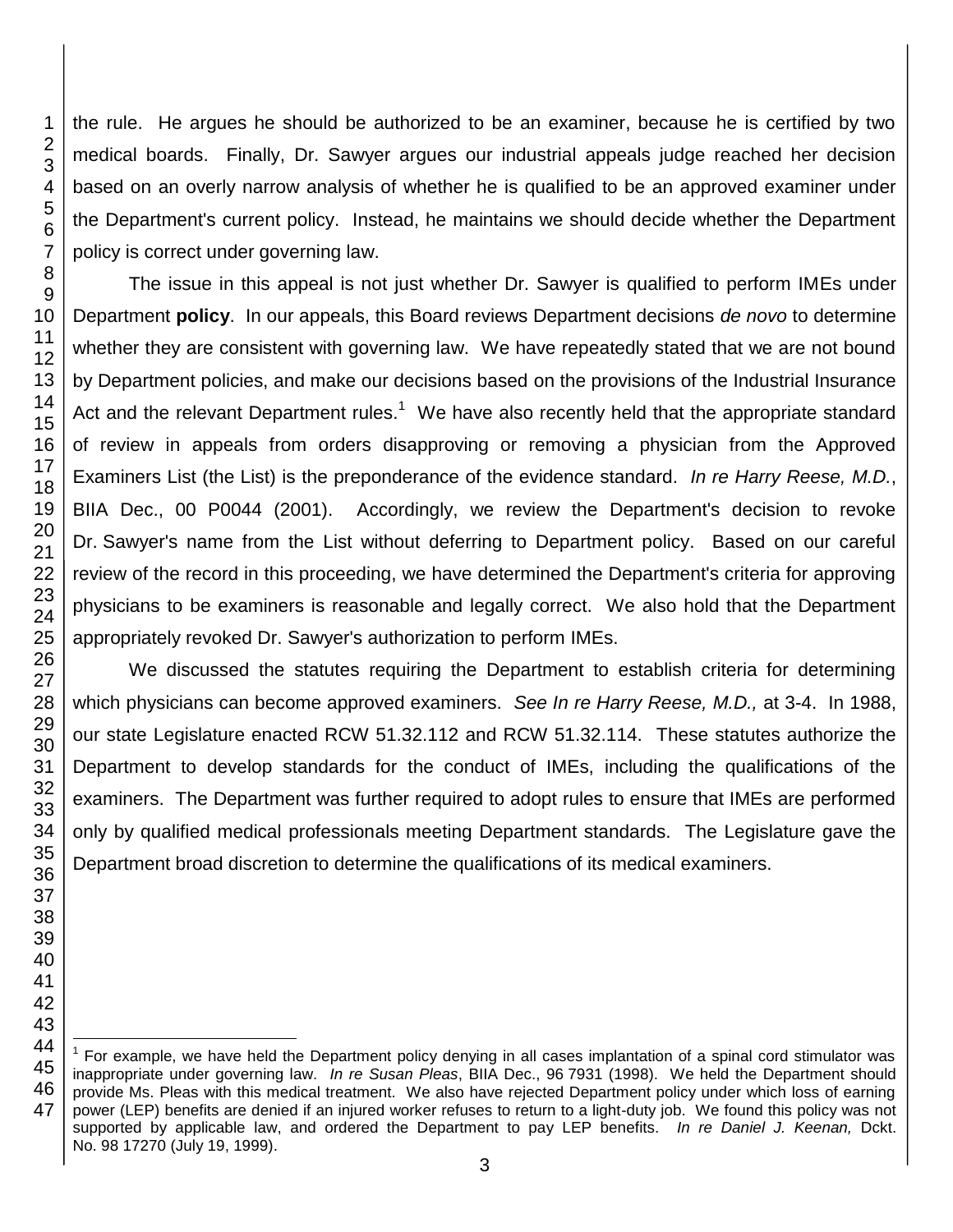Pursuant to this statutory authority, the Department adopted WAC 296-23-26503. The rule broadly states the medical director may consider several factors in approving or disapproving examiners, including, but not limited to:

(1) Board certification;

(2) Complaints from workers about the conduct of the examiner (see WAC 296-23-26506);

(3) Disciplinary proceedings or actions;

(4) Experience in direct patient care in the area of specialty;

(5) Ability to effectively convey and substantiate medical opinions and conclusions concerning workers;

(6) Quality and timeliness of reports;

(7) Geographical need of the department and self-insurer;

(8) Availability and willingness to testify on behalf of the department,

worker, or employer; and

(9) Acceptance of the department fee schedule rate for testimony.

These nine criteria have remained in effect since 1991, when the Department first adopted a rule regarding examiner qualifications. However, during the fall of 2000, the Department changed its policies and procedures for approving its physician examiners. Until then, physicians had applied to be certified examiners through the panels with whom they had contracts. The Department is supplied physicians to conduct IMEs through panels of medical professionals.<sup>2</sup> The panels respond to Department claims managers' requests for medical examinations by arranging to have physicians in the requested medical specialties conduct them. The panels also transmit the physicians' reports to the Department. Until the 2000 change, each panel submitted physicians' applications to be approved examiners for their own particular panel to the Department. The Department then determined whether a physician would be approved as an examiner authorized to conduct examinations through that specific panel. The Department required physician applicants to meet two of the following three criteria to be certified examiners. First, there had to be a geographic need for the physician's services. Secondly, the physician had to be either board certified or board eligible by a medical board recognized by the American Board of Medical Specialists (ABMS). If a physician was not board certified, he or she had to maintain an active practice or have hospital privileges. The geographic criteria was apparently usually met, so the key question for Department approval was whether a physician met one of the last two criteria.

By the fall of 2000, Dr. Sawyer had been approved to provide examinations through seven different panels, including Medical Consultants Northwest (dba today as Medical Consultants

l  $2$  As of 2002, the Department contracted with approximately 40 different panels throughout the state to conduct IMEs.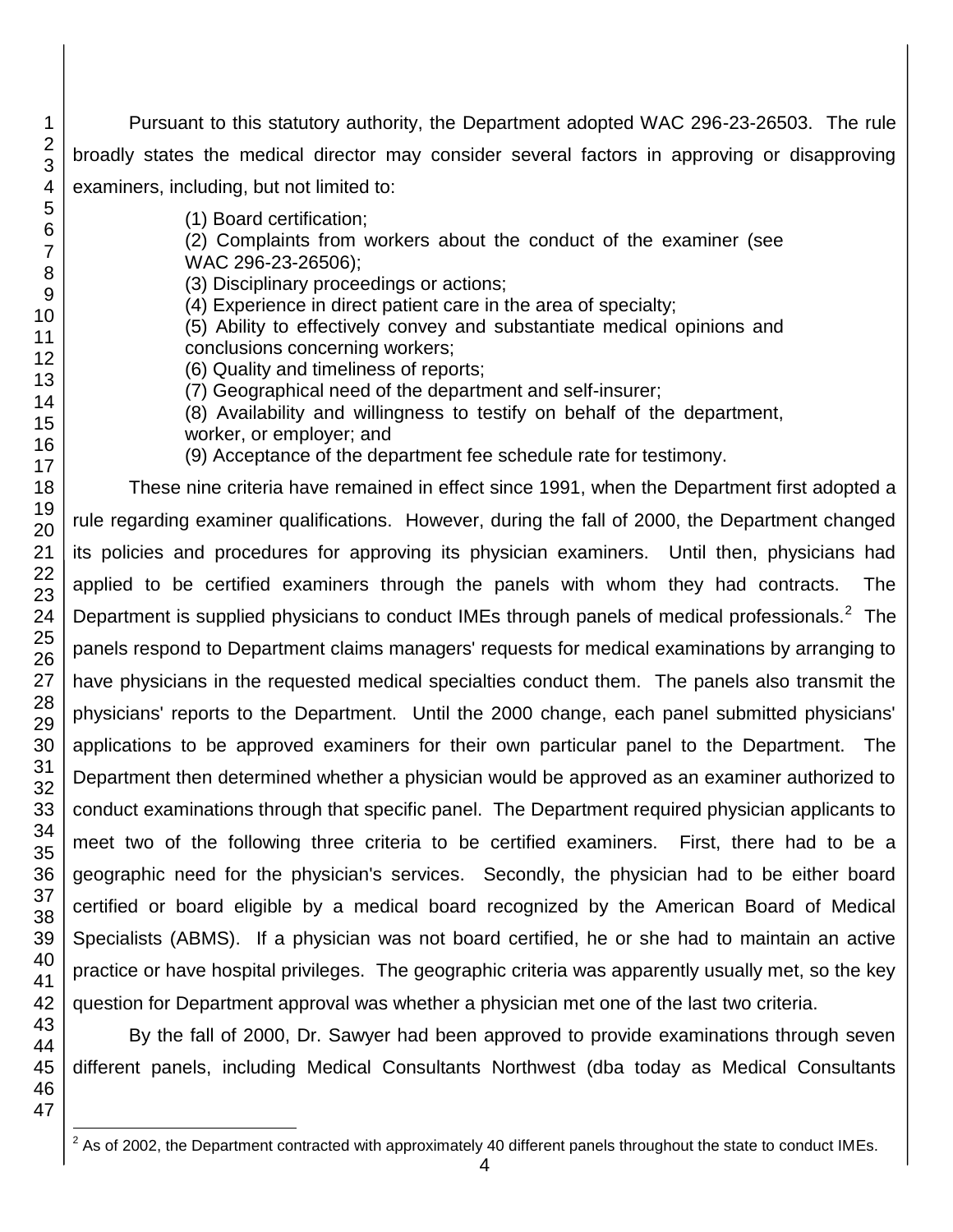46 47

1

Network), Seattle Panel of Consultants, Medical Diagnostic Services, and Independent Medical Examiners. In his January 1994 application to be an approved examiner through Independent Medical Examiners, Dr. Sawyer wrote that he expected to obtain certification by the American Board of Orthopedic Surgery in 1998, and that he had hospital privileges. *See* Exhibit No. 17. His application was approved, because he specified he was board eligible. However, a 1995 application through Access Independent Medical Services was disapproved because Dr. Sawyer indicated he expected board certification in orthopedics in 1997. At that time, the Department became concerned about whether Dr. Sawyer was being misleading about his board eligibility. In fact, he was, since he testified he could not obtain board certification in orthopedic surgery without returning to medical school and completing another orthopedic surgery residency. (One of the prerequisites for board certification is practicing orthopedic surgery at the same location for two years. Dr. Sawyer knew he was not a practicing surgeon. Dr. Sawyer also testified he could not work as a surgeon in Washington because his medical training, including his residency, was out-ofdate). Since the Department determined Dr. Sawyer's board certification was not forthcoming, it denied the 1995 application, but did not revoke his certification to do IMEs through the panels with whom he was already employed.

By the fall of 2000, the Department decided to modify its criteria for approving physician examiners. The Department determined too many physicians gave misleading information regarding when they would obtain board certification. To eliminate any uncertainty about a physician's board status, the Department decided to require them to be board certified in their area of practice, instead of merely being board eligible. Physicians who did not have board certification had to be engaged in direct patient care to be placed on the List. The Department determined that having hospital privileges or having a practice limited to conducting IMEs would not meet its practice requirements. Only physicians who had a minimum average of eight hours a week of direct patient care over the last two years would be considered active practitioners.

To ensure all physicians were meeting Department criteria, in September 2000, the Department contacted everyone on its List. The physicians were all asked to reapply for IME certification directly to the Department so their eligibility could be reviewed based on current criteria. *See* Exhibit No. 19. Dr. Sawyer's re-application indicated that his specialty area was orthopedic surgery; that he was not involved with direct patient care; and that he had obtained certification from the American Board of Independent Medical Examiners (the ABIME). *See* Exhibit No. 3. The Department disapproved his application because he did not have board certification in his specialty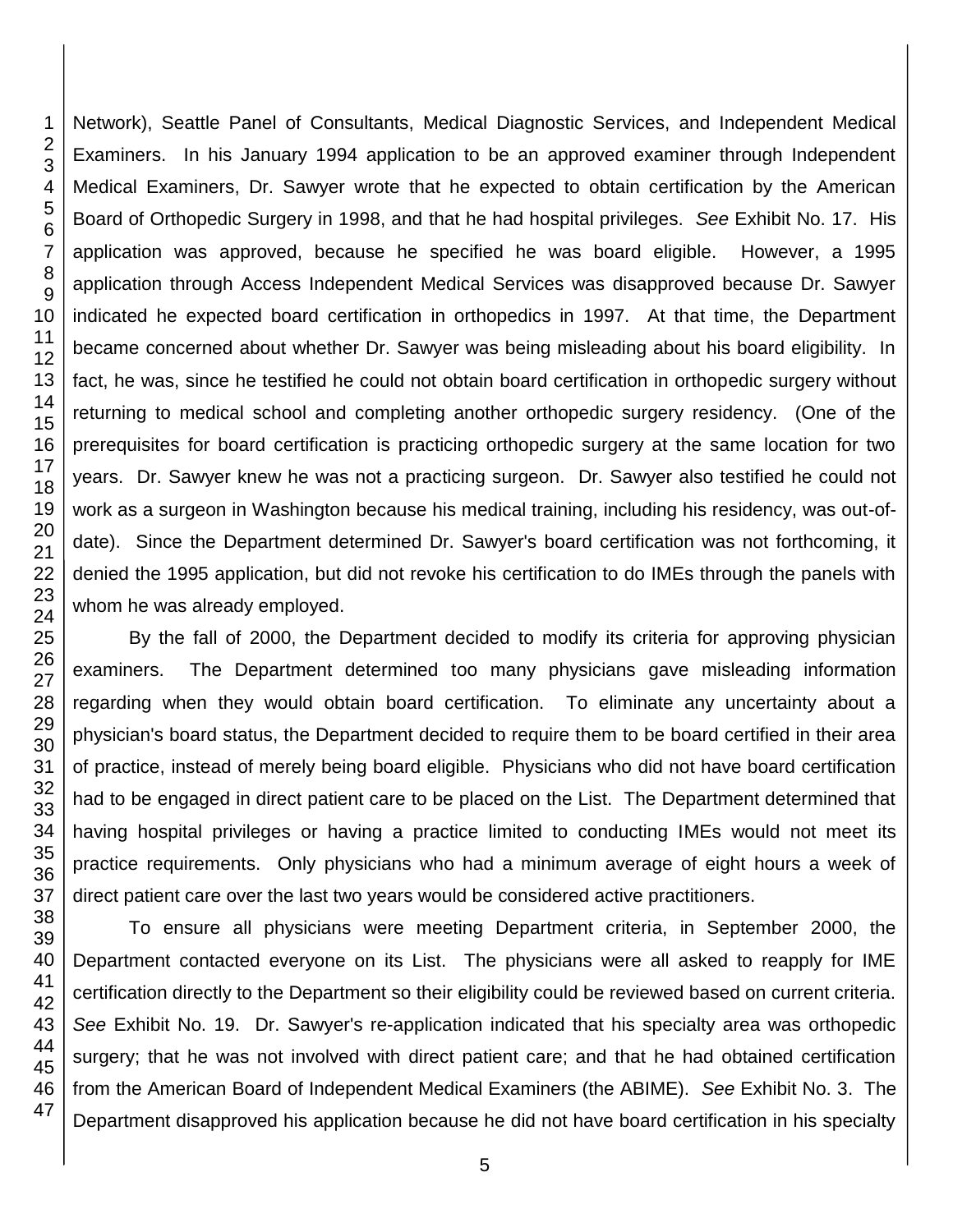area, orthopedic surgery, and because he was not providing any direct patient care. The Department does not consider certification as an independent examiner sufficient to meet its board certification criteria. To meet this criteria, the Department requires certification by a medical board that is recognized by the ABMS. The ABIME is not recognized by the ABMS. The Department, accordingly, concluded Dr. Sawyer did not meet its current criteria to be an approved examiner. It subsequently issued the May 4, 2001 order revoking his authorization to be an approved examiner, which is the subject of this appeal.

Dr. Sawyer initially contends that the Department's current criteria of requiring either board certification in a physician's specialty area or direct patient care experience is unlawful because it was not adopted as a rule. This Board lacks jurisdiction to determine whether the Department violated the Administrative Procedure Act by implementing this criteria without amending WAC 296- 23-26503. Only superior and appellate courts have the jurisdiction to hold that a Department policy is unlawful because it was not properly adopted as a rule. Dr. Sawyer should have filed a suit in Superior Court if he wished to force the Department to amend its rule prior to disqualifying him as an approved examiner. RCW 34.05.570(4). *See Rios v. Department of Labor & Indus.*, 145 Wn.2d 483 (2002).

Dr. Sawyer also maintains that the Department's current criteria is inconsistent with its rule. WAC 296-23-26503 lists nine factors the Department's medical director can consider in approving physicians for the List. He argues the director is currently basing his decision on only two of the nine factors (namely, (1) board certification and (4) experience in direct patient care in the area of the [physician's] specialty). Furthermore, Dr. Sawyer insists he meets the rule's criteria of board certification, since this is not defined in the rule as certification by a board recognized by the ABMS. Neither argument is persuasive.

This rule, and the relevant statutes, give the Department's medical director broad discretion in deciding which physicians should be qualified examiners. The rule itself states that the director "may consider several factors in approving, disapproving, or suspending examiners," including, **but not limited to**, the nine factors listed in the rule itself. As we noted in the *Reese* decision,

> It is clear from the language of WAC 296-23-26503 that the medical director may suspend or remove a physician from the List based on one or more of the nine factors enumerated within that regulation, as well as for other reasons that are consistent with the legislative mandate . . .. The statutes and regulations governing the IME process do not require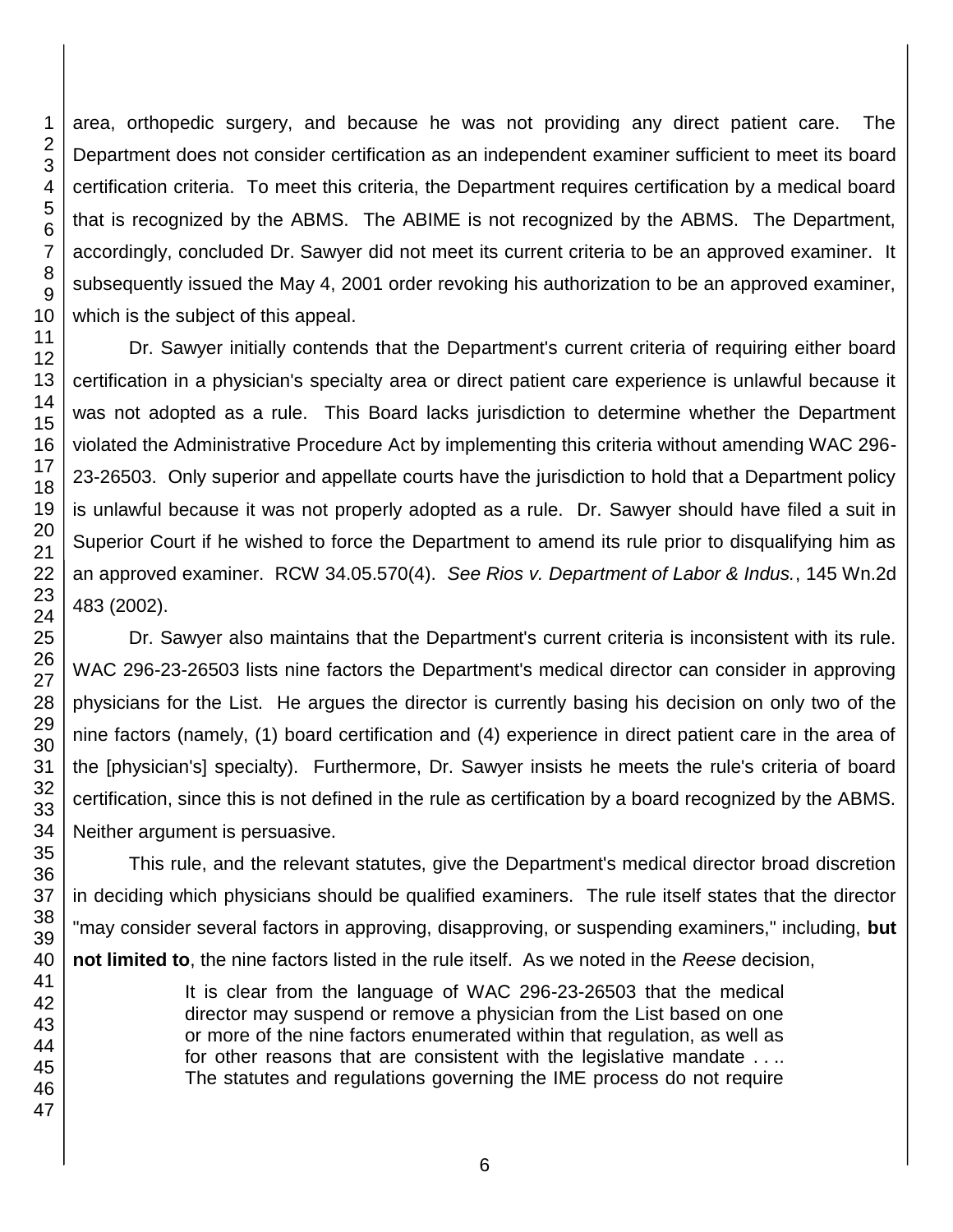the director to consider all of the factors or weigh them against each other whenever a decision to approve, disapprove, suspend, or remove an examiner is made.

*Reese,* at 4. Hence, the Department director is certainly free to make a decision regarding physician certification based on two of the nine factors listed in the rule, so long as it is reasonable. We believe the current criteria are rational and consistent with governing law.

Carol Britton, an occupational nurse consultant who is the IME project manager for the Department, and Dr. Henry Stockbridge, the Associate Medical Director for the Department, explained the basis for the Department's current policy. When requesting IMEs, the Department seeks to obtain objective reports from physicians who have qualifications equal to or superior to the physicians treating injured workers.

Board certification in one's specialty area by a board recognized by the ABMS means a physician is recognized by his or her peers as having expertise in a particular specialty. It is difficult to obtain certification in a particular specialty area. For example, to obtain certification as an orthopedic specialist a physician must first complete an orthopedic residency program. After the residency director certifies the physician has satisfactorily completed all aspects of the residency, he or she is qualified to take a written examination. If the physician passes that examination, he or she must work for at least 22 months as an orthopedic surgeon before being eligible to take an oral examination. The latter examination is based on cases the surgeon has treated during his or her practice. By contrast, board certification as an approved examiner is far less rigorous. All that is required for a physician to obtain certification from the ABIME is passing a 4-hour examination. There is no residency or practice requirement. The examination is more general, and the questions concern general medical issues and specific issues regarding disability evaluations.

Certification by the ABIME does little to bolster a physician's expertise. The Department is interested in obtaining information from physicians based on their area of expertise, not their certification as IME experts. The Department schedules IMEs to obtain information about a worker's treatment options, residual impairment, and ability to work. An approved examiner's opinion is requested based on his or her expertise in a particular specialty area, which, in Dr. Sawyer's case, would be orthopedic surgery. In general, board certification in a particular medical specialty area increases a physician's credibility with the worker, the attending physician, Department personnel, and in Board proceedings. Dr. Sawyer himself admitted that local orthopedic practices require a physician to be at least board eligible as a precondition for hiring. Dr. Brooks, the president of the Washington Association of Independent Medical Examiners, also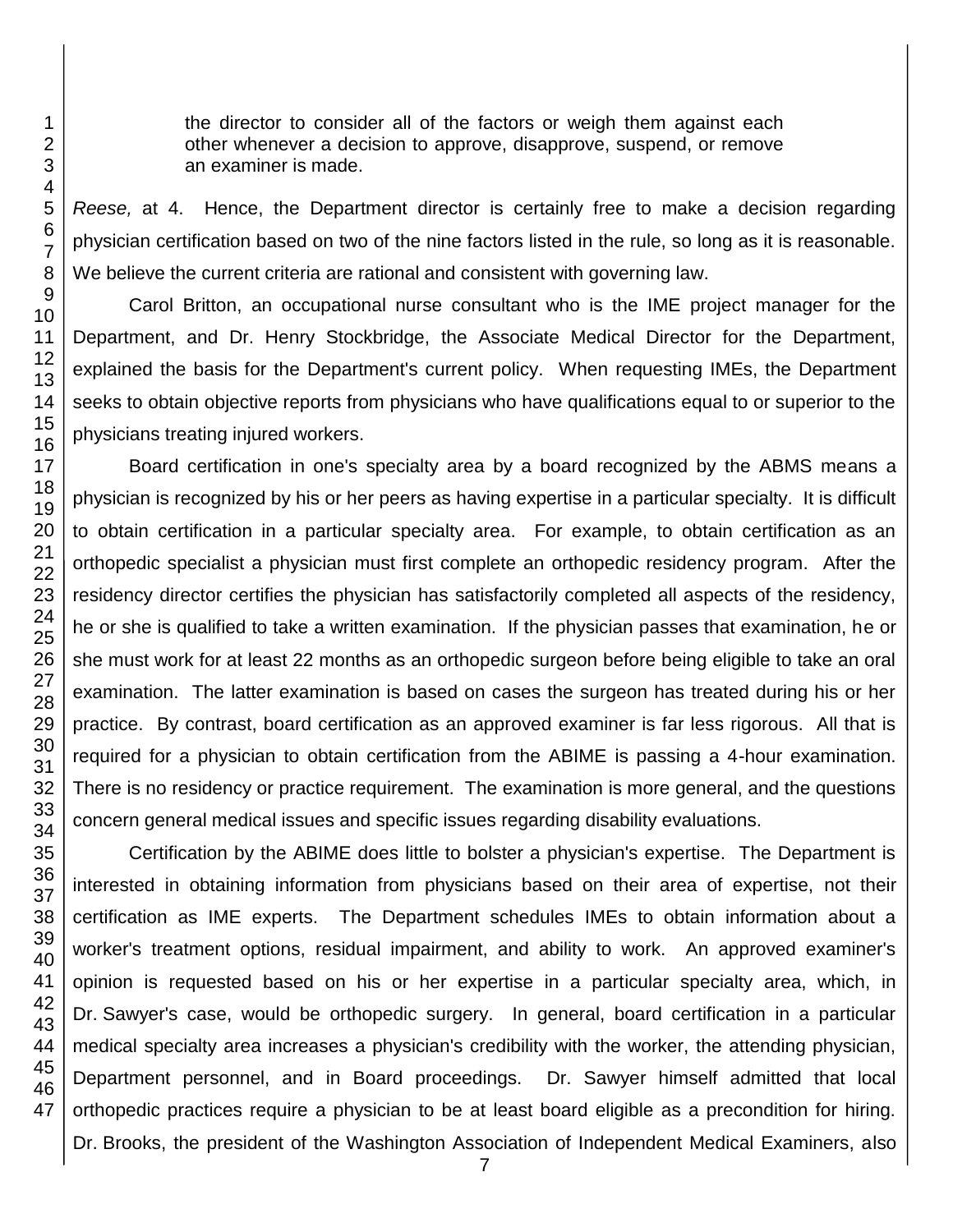admitted his organization had advised the Department to require board certification in the physician's practice area as a criteria for certification on the List. Accordingly, it is obvious that certification by the ABIME is no substitute for certification by the medical board that governs a physician's specialty area (in this case, the American Board of Orthopedic Surgery).

Physicians who are not board certified in their specialty area can still be approved to perform IMEs if they meet the Department's practice criteria. The Department's criteria on this point are fairly minimal: an average of eight hours of direct patient care a week. Dr. Sawyer admitted he has been unable to obtain any direct patient care position, although he has sought such a position since the mid-1980s, because he is not board eligible in orthopedic surgery. It is reasonable for the Department to conclude that physicians who cannot obtain positions involving direct patient care lack the credentials to conduct IMEs. Dr. Sawyer also has not performed surgery since 1982 (except for assisting in a single case in 1988). His experience as a practicing surgeon was limited to two years from 1980-1982. It is also reasonable for the Department to prefer reports from orthopedic surgeons who have more recent and extensive practice experience than Dr. Sawyer.

Accordingly, we have concluded that Dr. Sawyer's certification by the National Board of Medical Examiners and the ABIME does not meet the Department's criteria of Board certification by a medical board recognized by the ABMS. Since Dr. Sawyer neither engages in direct patient care, nor is certified as a specialist in orthopedic surgery, he does not meet the Department's criteria to be an approved examiner. This criteria is consistent with the provisions of WAC 296-23-26503 and with the provisions of RCW 51.32.112 and 51.32.114. We, therefore, affirm the May 4, 2001 order that revoked Dr. Sawyer's authorization to be an approved examiner and to be paid for IMEs provided to injured workers.

### **FINDINGS OF FACT**

1. On February 12, 2001, the Department of Labor and Industries sent Kenneth D. Sawyer, M.D., a letter stating he did not meet the criteria to be an approved medical examiner and his name was being removed from its Approved Examiners List (the List).

On April 5, 2001, Dr. Sawyer filed a protest and request for reconsideration of the Department's February 12, 2001 letter with the Department.

On May 4, 2001, the Department issued an order that revoked authorization for Dr. Sawyer to be an approved examiner and to be paid for independent medical examinations (IMEs) provided to injured workers.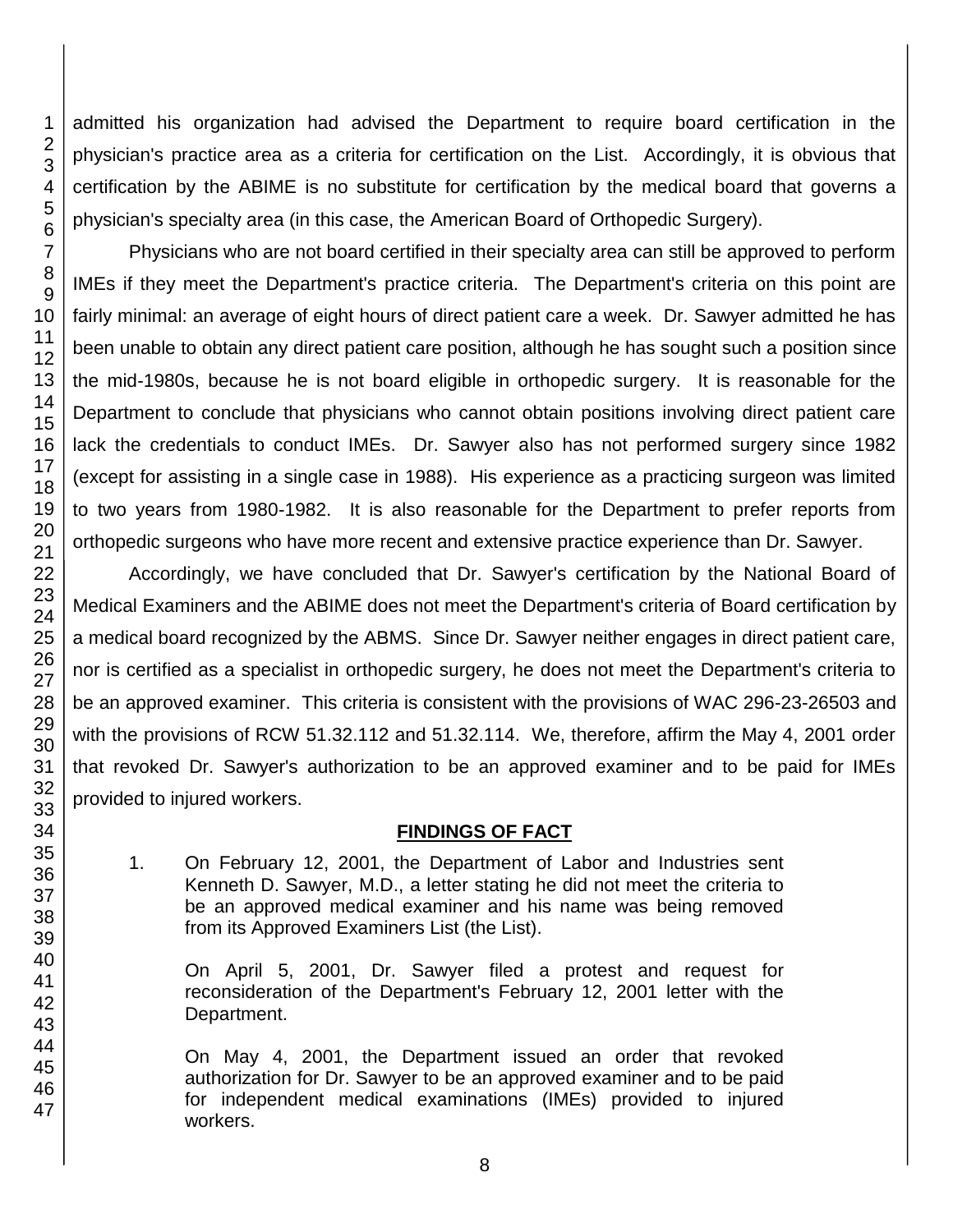On May 14, 2001, the Board of Industrial Insurance Appeals received Dr. Sawyer's Notice of Appeal from the May 4, 2001 order.

On June 12, 2001, the Board issued an order granting the appeal, assigning it Docket No. 01 P0078, and directing that further proceedings be held.

- 2. Kenneth D. Sawyer, M.D., is licensed to practice medicine in the state of Washington. He specializes in orthopedic surgery, but he only practiced as an orthopedic surgeon for two years, from 1980 to 1982, following the completion of his residency. Since 1982, Dr. Sawyer's practice has been limited to performing medical examinations (except for assisting in a single case in 1988).
- 3. The Department contracts with panels of medical professionals to supply it with physicians to conduct IMEs. As of 2002, the Department contracted with approximately 40 different panels to conduct IMEs. Until the fall of 2000, each panel submitted physicians' applications to be approved examiners for their own specific panel to the Department. The Department then determined whether a physician would be approved as an examiner authorized to conduct examinations through that particular panel. By the fall of 2000, Dr. Sawyer had been approved to provide examinations through approximately seven different panels.
- 4. Prior to the fall of 2000, the Department required physician applicants to meet two of the following three criteria to be added to the List. First, there had to be a geographic need for the physician's services. Secondly, the physician had to be either board certified or be board eligible by a medical board recognized by the American Board of Medical Specialists. (ABMS). If a physician was not board certified, he or she had to maintain an active practice or have hospital privileges.
- 5. By the fall of 2000, the Department decided to modify its criteria for approving physicians to the List. The Department decided physicians would be required to be board certified in their area of practice, instead of merely being board eligible. The Department also clarified that having hospital privileges or having a practice limited to conducting IMEs would not meet its practice requirement. Only physicians who had a minimum average of eight hours a week of direct patient care over the last two years could be considered active practitioners.
- 6. In September 2000, the Department contacted all the physicians on its List to ensure they were meeting its criteria to be approved examiners. The physicians were all asked to reapply directly to the Department to be recertified as approved examiners.
- 7. Dr. Sawyer reapplied to be on the List. In his application, which the Department received on October 20, 2000, he wrote his specialty area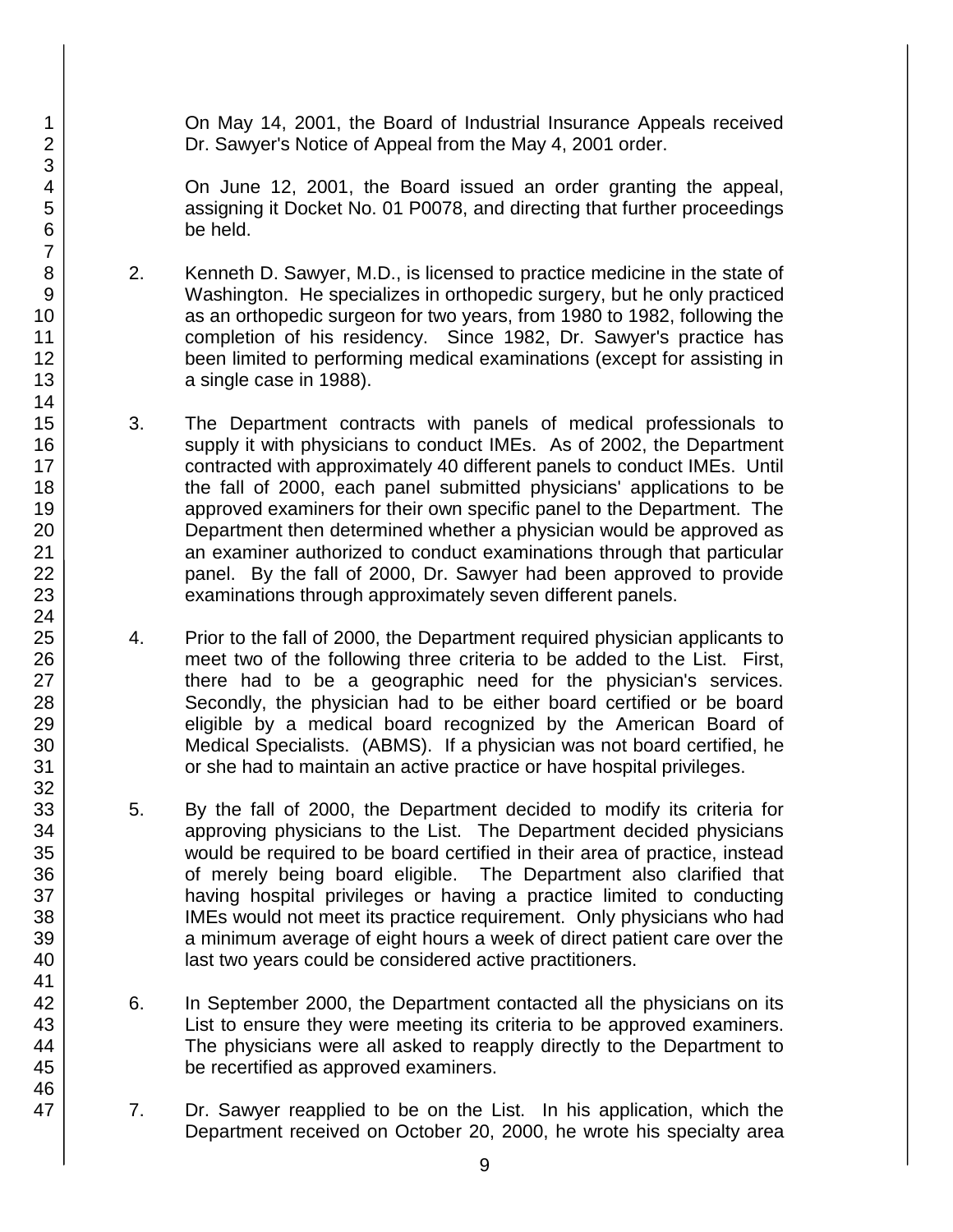was orthopedic surgery; he was not involved with direct patient care; and he had obtained certification from the American Board of Independent Medical Examiners. The Department disapproved Dr. Sawyer's application to be an approved examiner because he did not have board certification in his specialty area, orthopedic surgery, and because he was not providing any direct patient care.

- 8. Dr. Sawyer has not obtained board certification from the American Board of Orthopedic Surgery, which is the medical board recognized by ABMS in his area of medical expertise. To obtain board certification from the American Board of Orthopedic Surgery, a physician must complete an orthopedic residency. Following certification from the residency director that the physician has satisfactorily completed all aspects of the residency, the physician is qualified to take a written examination. If the physician passes this examination, he or she will be eligible to take an oral examination only after working for at least 22 months as an orthopedic surgeon. The physician must pass the oral examination, concerning cases he or she has treated, to obtain certification.
- 9. Board certification as an orthopedic surgeon is a recognized medical qualification indicating the surgeon is respected by his or her peers as an expert in orthopedic surgery. This qualification generally tends to increase a physician's credibility with the parties who review IMEs.
- 10. Dr. Sawyer has obtained certification from the National Board of Medical Examiners and the American Board of Independent Medical Examiners. Successful completion of a medical residency program is not a prerequisite for certification by either board. A physician can obtain certification from the latter board by passing a 4-hour written examination that does not focus on the specialty area of the physician's practice.
- 11. Dr. Sawyer does not meet the Department's criteria for being an approved medical examiner because he is neither providing direct patient care nor certified by the American Board of Orthopedic Surgery.
- 12. The Department's criteria for approving physicians to be qualified examiners is reasonably designed to ensure injured workers are examined by qualified medical professionals whose reports are credible.

### **CONCLUSIONS OF LAW**

1. The Board of Industrial Insurance Appeals has jurisdiction over the parties and the subject matter of this appeal. However, this Board lacks the legal authority to determine whether the Department violated the Administrative Procedure Act by implementing new criteria for approving physicians to its List without amending WAC 296-23-26503.